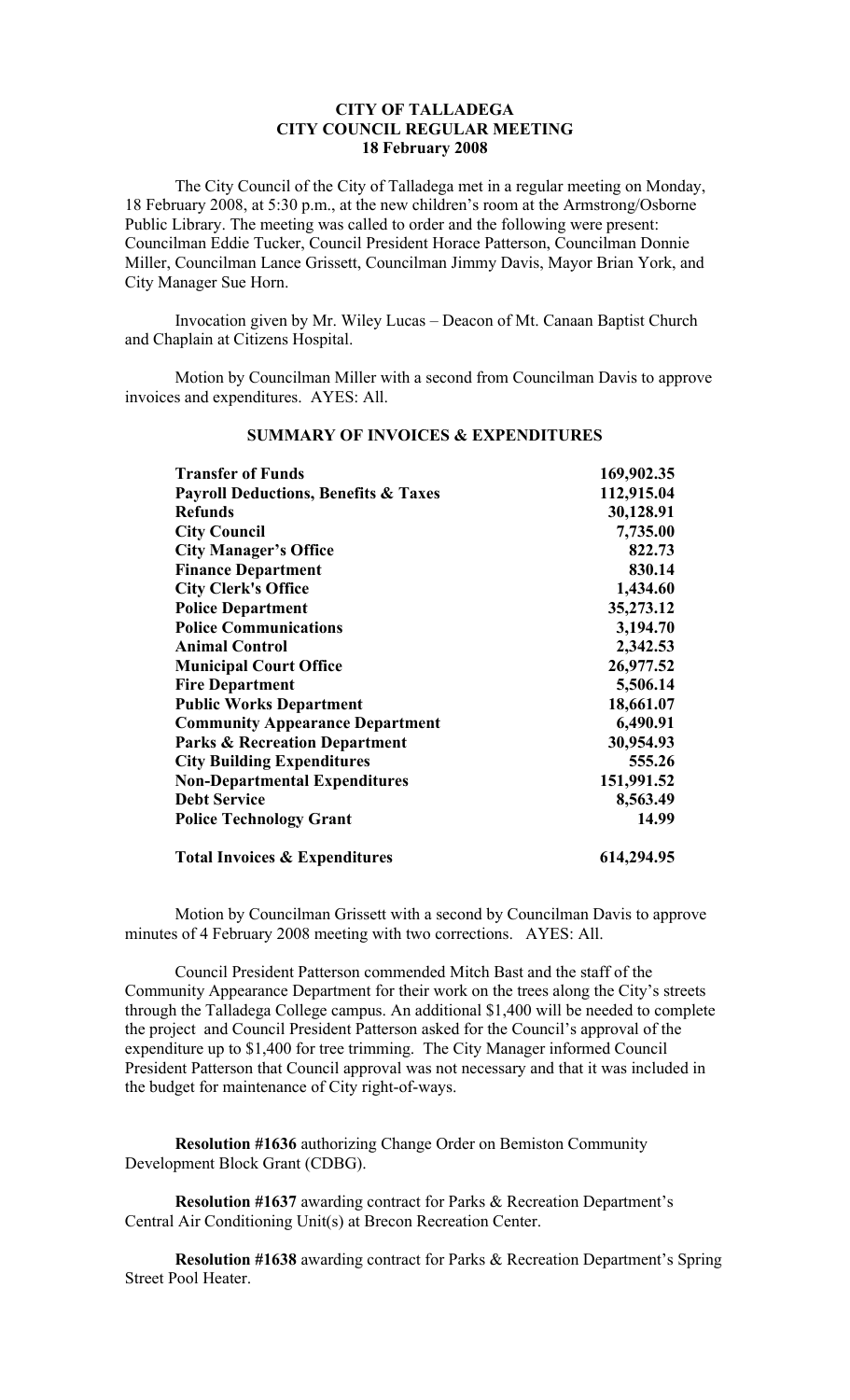Council President Patterson stated that he wished to deal with the three resolutions at once. Councilman Miller had a question about whether the Bemiston project was truly complete as the walls have not been painted, etc. The City Manager indicated that the painting is not in the Change Order amount and that the City would handle that themselves. The Manager further stated that all of this began before the current Council was here and that this contract came in \$160,000 over budget and we had to negotiate it down to what ADECA required to be put in which was the sprinkler system and other things. ADECA also was requiring us to do some ADA compliance which is listed on this Change Order to close out the grant. Painting and cleanup and others things are going to have to be done by the City. Councilman Miller asked if it was possible to get a breakdown of everything that was bought through this grant to renovate the Bemiston facility. The Manager stated that it may be difficult because we have a single contract of \$220,000 given to a single contractor and not sure if we can get a cost breakdown. Councilman Miller again asked to see a breakdown of costs, stating that this old building was worth saving if only for the beautiful gym flooring. It is a shame not to see it finished and have it ready for a grand opening with the closing out of this grant. The City Manager stated that the engineer could come and discuss it with him, but that the upstairs was not a part of the original contract. The Manager continued by saying there was more done than just the sprinkler systems (upstairs and downstairs), there were also fire alarms and a lot of other things. Council President Patterson requested that a meeting be set up with the engineer or architect.

Motion by Councilman Grissett with a second by Councilman Davis to approve **Resolution 1636** authorizing the Change Order No. 1 on the renovations at Bemiston Community Center with Hester Construction Company for a cost of \$12,939.00. Roll Call: AYES: All.

Councilman Tucker questioned the Brecon Air Conditioner bid. The City Manager explained that the bids were opened when she was not present and a recommendation was then brought to her, and then for whatever reason, a second recommendation was brought to her. Councilman Tucker said that he wished to hold off on the Brecon Air Conditioner resolution until the bids could be looked at more closely. Councilman Tucker asked if one of the companies had been contacted to verify their bid. Assistant Director Brian Hutton indicated that the contractor had indeed been contacted and that he had stated that the unit was the same as the other bid, so that is why the Parks & Recreation Department administration had changed their recommendation to the lowest bidder.

Motion from Councilman Miller for the adoption of **Resolution 1637**. Died for lack of a second.

Motion by Councilman Davis with a second by Councilman Tucker for the adoption of **Resolution 1638** to enter in an agreement with Specialty Contracting & Supplies for the pool heater at Spring Street Recreation Center for a cost of \$21,677.00. Roll Call. AYES: All.

Motion by Councilman Tucker with a second by Councilman Davis for the immediate consideration of **Ordinance # 1634** eliminating impound fees. Roll Call. AYES: All.

Motion by Councilman Grissett with a second by Councilman Davis for the reading of the heading only of **Ordinance # 1634** eliminating impound fees. Roll Call. AYES: All.

**An Ordinance to repeal Ordinance No. 1550 in its entirety which amended Ordinance #1430, regarding abandonment or wrecked, discarded or non-operating vehicles and to make provision for vehicles left without protection by reason of the person in charge or in control thereof having been arrested and/or incarcerated; and to provide for the impoundment of vehicles under the provisions of the "Safe Streets Act of 1995."**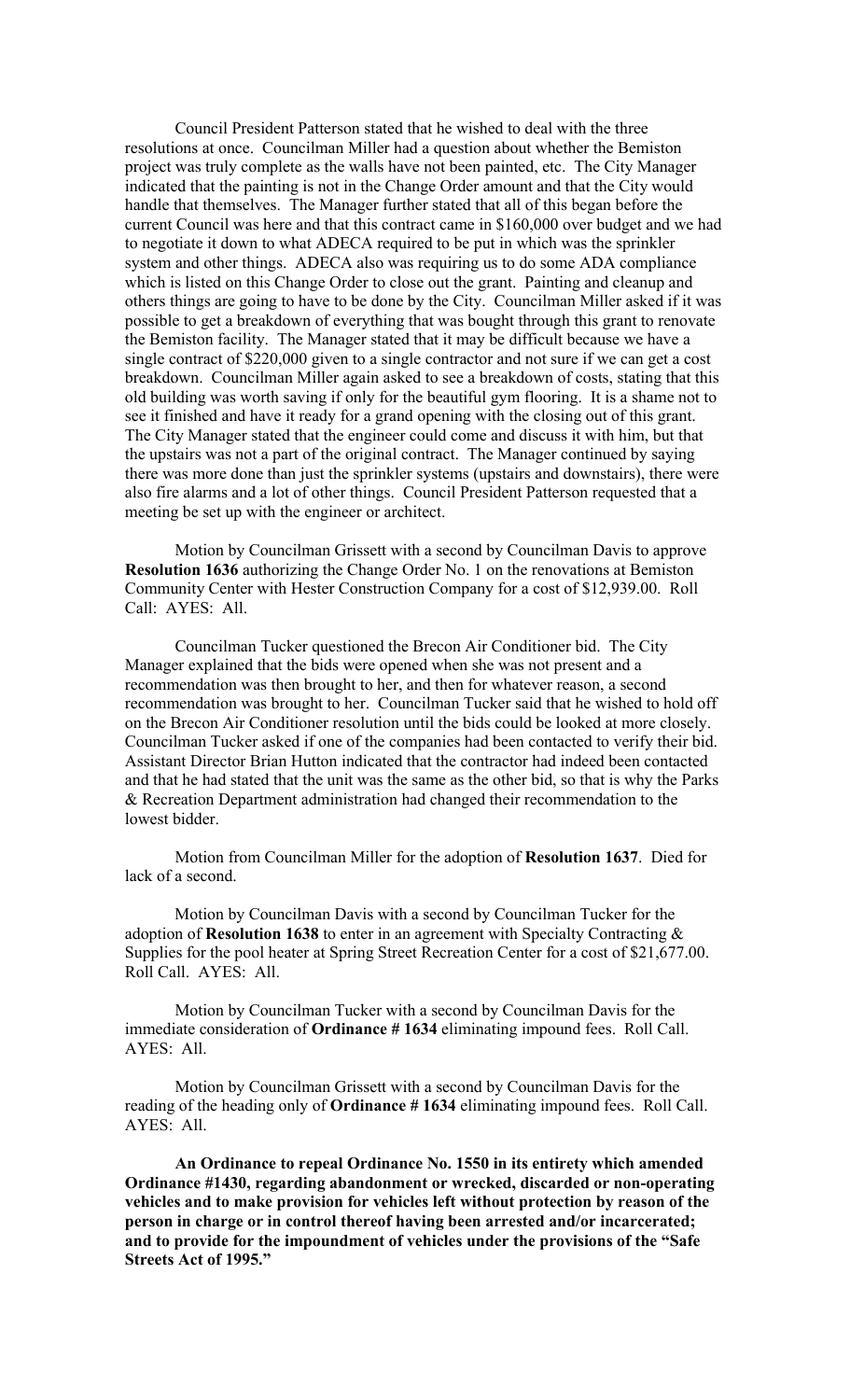Motion by Councilman Tucker with a second by Councilman Davis for the adoption of **Ordinance #1634** eliminating impound fees. Roll Call. AYES: All.

Motion by Councilman Tucker with a second by Councilman Grissett for the immediate consideration of **Ordinance #1635** revising wrecker fees. Roll Call. AYES: All.

Motion by Councilman Tucker with a second by Councilman Miller for the reading of the heading only of **Ordinance #1635** revising wrecker fees. Roll Call. AYES: All.

**An Ordinance to amend Ordinance #1468 and #1519, to regulate the business of vehicle wrecker or towing service; to require a license therefore; to provide for the rotation of wrecker service calls by police officers; to establish requirements for participation in wrecker service rotation; to provide for revocation of participation in wrecker service rotation; and to provide punishment for the violation thereof.**

Motion by Councilman Grissett with a second by Councilman Davis for the adoption of **Ordinance #1635** revising wrecker fees. Roll Call. AYES: All.

Motion by Councilman Grissett with a second by Councilman Davis to approve of invoices and expenditures for the Water Department. AYES: Councilman Davis, Councilman Grissett, Councilman Patterson, and Councilman Miller. NAY: Councilman Tucker.

### **Expenditures for February 1-14, 2008 \$437,368.49**

Motion by Councilman Grissett with a second by Councilman Davis to authorize a 3-year insurance policy with Alabama Municipal Insurance Corporation (AMIC) covering professional liability, property, business auto, general liability and equipment for a cost of \$101,373.00. AYES: Councilman Davis, Councilman Grissett, Councilman Patterson, and Councilman Miller. NAY: Councilman Tucker.

Motion by Councilman Tucker with a second by Councilman Miller to appoint the Reverend Greg Rice to the Cemetery Board. AYES: All.

Motion by Councilman Miller with a second by Councilman Tucker to appoint Ms. Sidney Elliott Thompson to the Historic Preservation Board: AYES: All.

Motion by Councilman Davis with a second by Councilman Grissett to accept the board appointment of Dr. Keith A. Winsell and re-appointment of Jean B. McMillan to the Heritage Commission. AYES: All.

Motion by Councilman Grissett with a second by Councilman Davis to approve the re-appointment of Mr. Jimmy Nabors to the Industrial Development Board. AYES: All.

Mayor Brian York swore in the following: Lynn Bonner, Sidney Thompson, and Nancy Lutchendorf to the Historic Preservation Commission and Maude Swain to the Cemetery Board.

Mr. Terry Hanner presented a draft of a City uniform policy. Council President Patterson suggested that all the department heads and the department liaisons to have input into the establishment of the uniform policy. City Manager was asked to organize the process of putting together a recommendation on this policy. Councilman Davis brought up the idea of all employees having an identification badge. Council President Patterson requested an update at the next council meeting.

A joint meeting has been set for March 24, 4:30 pm joint meeting with Board of Education location to be announced.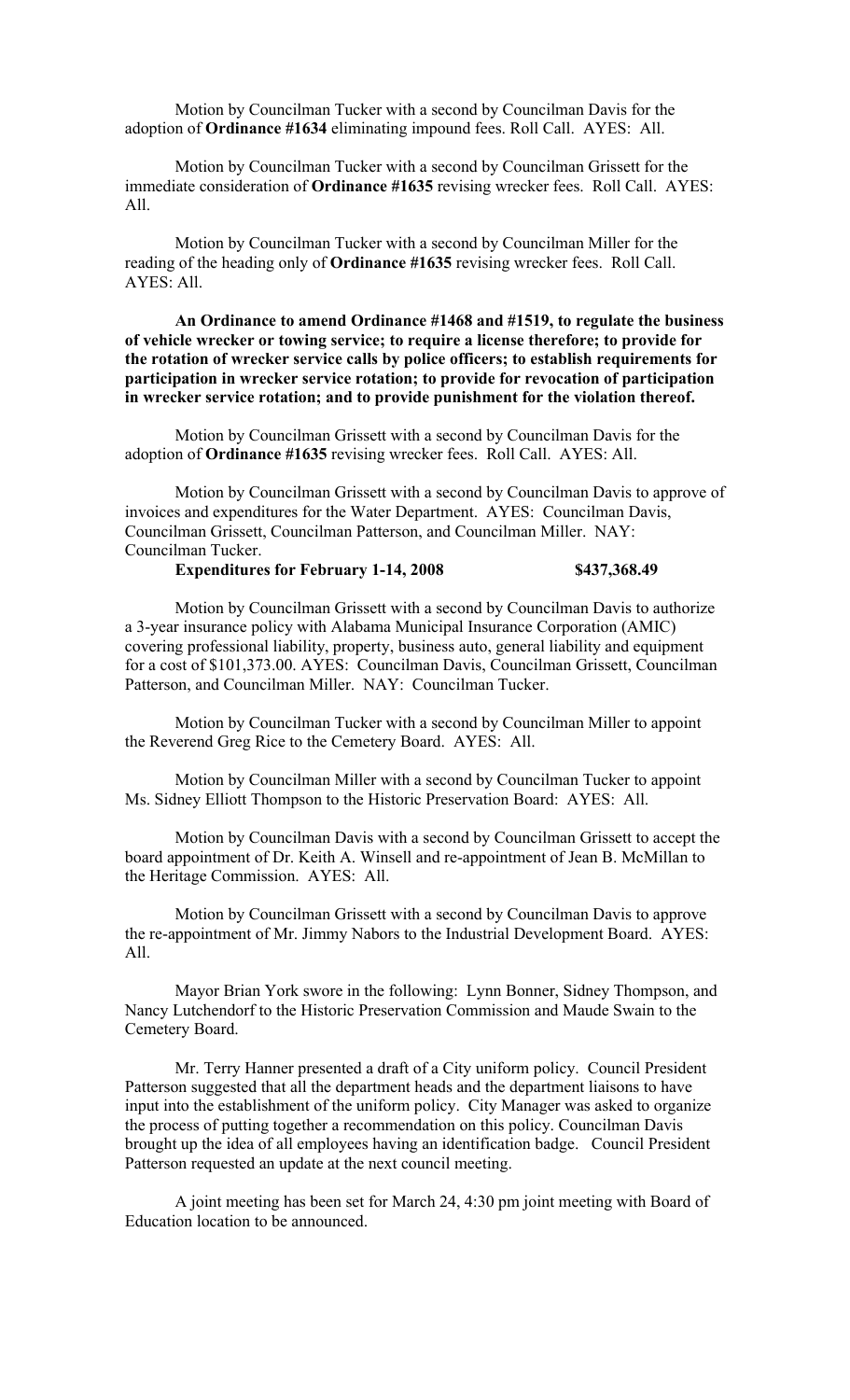Meeting has been set for February 25, 2008 at 5:00 p.m. with Ellen Austin, Community Development Director with East Alabama Regional Planning and Development Commission to discuss CDBG applications.

Council President Patterson stated he consistently gets calls about dogs loose near the area of the Animal Control Center (Ft. Lashley). Are the dogs getting out of the fence? Chief Watson indicated that the dogs are not getting out, it is that citizens are just leaving dogs at the Animal Control building and not putting them inside the drop off pen. Chief indicated that they will try putting up a sign requesting that the animals be put into the drop off pen and see if that helps. Council President Patterson indicated that he wanted to talk with the Animal Control employees and see whatever is needed as far as resources.

Councilman Davis stated he has been working with groups on the downtown redevelopment and asked the Chief of Police what could be done about the parking problem on the courthouse square. Chief Watson indicated that the biggest problem was courthouse employees using parking spaces right on the square and that in the past the City had a meter person to write tickets. Council President Patterson indicated that there was a new County Manager and that a dialogue with the county employees to not park on the square is needed. The Chief also indicated that once county jail administration moved out to the new building that it would free up some parking spaces. Councilman Davis suggested moving the reserved spots for driver's license testing to free up spaces.

Councilman Grissett stated he was interested in attending a training session for City Officials in Birmingham on April 7, 2008. City Manager approved the expenditure. Councilman Miller also expressed an interest in attending.

Councilman Grissett requested an update on the surplus fire truck. City Manager remarked that many fire departments, especially volunteer fire departments, are cautious about taking on the responsibility and cost of an older fire truck. Nothing has been settled at this point.

Councilman Grissett asked for a clarification on the City's drug testing policy. The City Manager said the City had a random drug testing policy but that she didn't agree with the policy and that it needs to be closely looked at. Councilman Grissett asked when the last random drug testing was done. Cathy Fuller of the Water Department indicated that originally it was to be done quarterly and that the last random drug testing was done in the fall of 2007.

Councilman Davis requested an update on the South Street sidewalk project. City Manager indicated that the current engineer was discussing using the drawings and work done by the previous engineer and that they would be getting back with her in a couple days.

Councilman Grissett addressed the issue of getting information out to the citizens concerning the water shortage and water restrictions. Terry Hanner of the Water Department presented a sample of the signs to be placed around the City indicating that there was a Drought Situation and to please conserve water. Department Head James Brasher stressed that it takes a long time for groundwater levels to return to normal, taking years instead of months.

Council President Patterson requested that the City Manager set up a meeting with the bond attorney and various council members for discussion.

City Manager's comments included the following:

- Over the past year our cafeteria plan was not reported correctly on our returns and we found that out in time to correct the W-2's for 2007. What this results in is a refund to the City of Talladega and a portion of this will go to the employees. Refunds to employees will be taken care as soon as all the information and the actual refund are available. This problem was found by our auditors.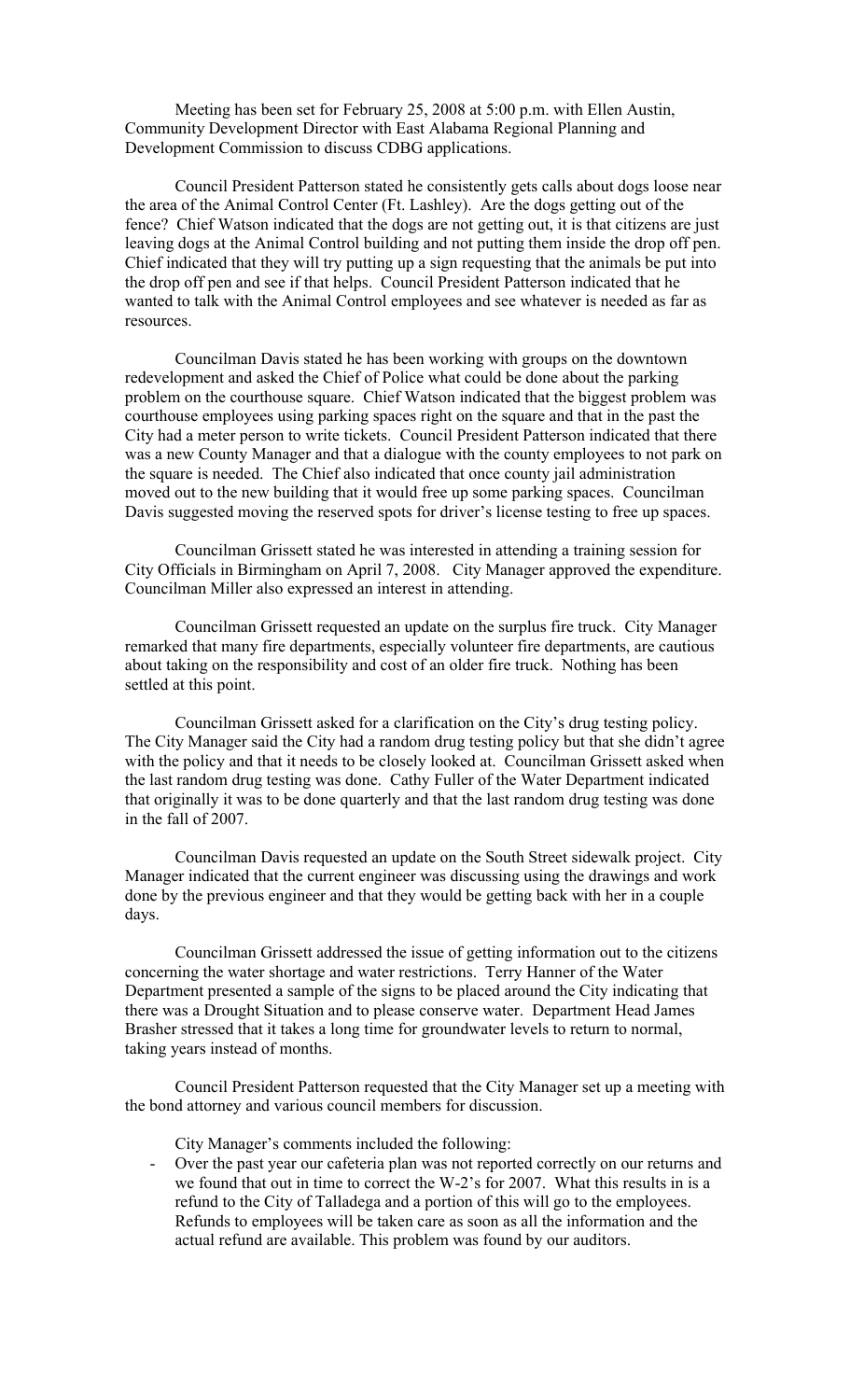- Not quite sure if we have issued the building permit for Walgreens yet. We have approval on omitting the detention pond and there are some sewage lines that need to be moved. The Water Department will run a new sewer line to access customers who will be cut off when it is moved. As soon as we have everything signed the City will proceed with our portion of the work. Councilman Miller requested that a notification be put into the paper about what is being done. It was indicated that the Water Department would probably go house to house before any cutoff was done.
- Update on Coleman Project Mr. Terry Hanner indicated that after talking with the attorney, Mr. O'Brien, he was unable to contact Ms. Coleman but things were going forward with the appraisal and survey work

#### The City Manager read a prepared statement:

"Mr. President and members of the Council, I was not here last week and I was inundated by calls, e-mails, employees, department heads, and council members about some of the things that were said during the council meetings. I don't want to belabor this or embarrass anybody more than people were embarrassed during the last meeting, but I certainly was embarrassed, because I read things in the paper that were not true. Then there was an editorial that came out which I assume was based on what Mr. Miller said and subsequently printed in the paper. I am going to address those comments by Mr. Miller.

Mr. Miller stated that I had handled absolutely nothing this Council had asked me to do in the last four months. I have spoken to most of the Council, and neither I nor anyone else apparently knows what he is talking about. I can not even imagine what this council (or any other council) has asked me to do that I have not done if it was legal, moral, or ethical. Mr. Miller stated that this council had asked for central purchasing and we have nothing. I have been a proponent for central purchasing for the past 15 years. However, this council has never discussed central purchasing with me. It has been discussed in previous administrations numerous times. The former City Manager was directed to immediately implement central purchasing. I performed feasibility studies and prepared policies for him to implement but he recommended to the council that they not implement central purchasing at that time and it was dropped. The only person that I discussed central purchasing with is an employee who subsequently has asked that he be considered for the function if I were to implement it. I can only assume that this employee has discussed it with Mr. Miller. I know I have not.

Mr. Miller has, on more than one occasion, indicated that the City's "messed up" payscales are somehow my fault. I am going on record one last time, that this payscale was created and implemented by the former City Manager. I informed the previous administration that the scale had numerous problems and was wrong at the time of adoption. The former Manager and a former Council person requested two department heads to "audit" the payscale to determine if it was correct and if employees were being paid correctly. They reported back to the council a few days later that everything was proper. It was not, but the council accepted the former Manager's advice as being accurate. These employees advised me that their instructions from the former City Manager was to simply calculate the percentages between the steps and not to audit the employees' rate of pay. The auditors didn't find these problems. I personally turned it over to them for review and audit, because I knew they were wrong. The problems were being addressed, but every time we got into it we found other problems and it took a lot of time to research and correct. It has been corrected.

Mr. Miller states 'she has not even returned my phone calls.' I don't know who Mr. Miller is talking to, but he has not called and left word for me to call him… not one time. I have checked with the administrative assistant and the ladies up front. They tell me that he calls them and asks them questions and they come to me and I give them the answers. I have passed on a couple in writing to him. He has not communicated with me. He communicates with other employees and those employees communicate with me. It is supposed to be the other way around.

Mr. Miller states he is ready to move to cut my salary by \$40,000. Before he makes any such move he needs to understand that I have the same salary as the former City Manager. However, I am also the City Clerk. I am responsible for revenue, license, taxes, building permits, inspections. I serve as liaison to the Adjustment and Appeals Board. I serve on the Planning Commission. I am the Purchasing Director. I am the Personnel Director. I am the Grants Administrator. I am the Water & Sewer Manager.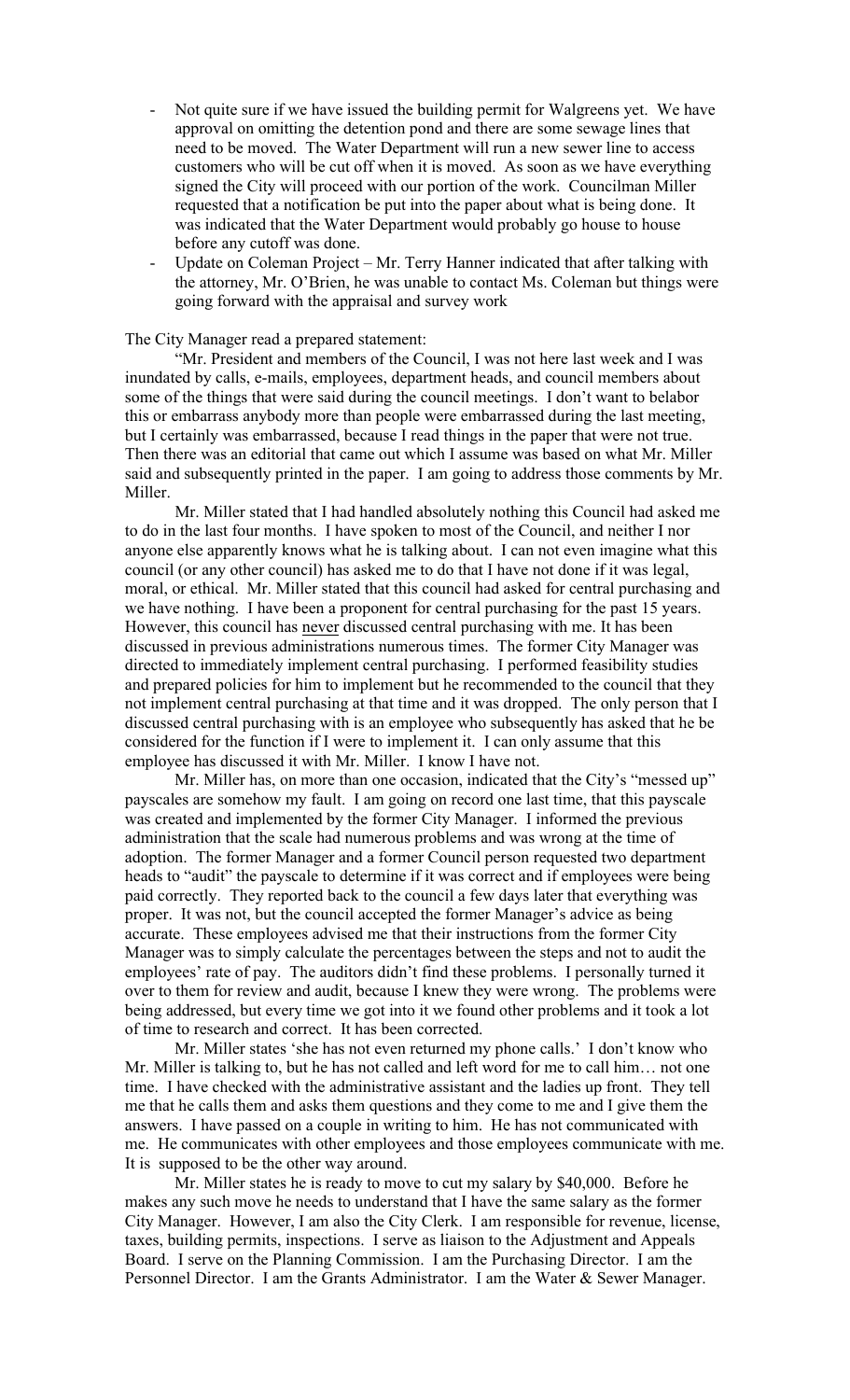The former Manager received \$20,000 for his duties with the Water & Sewer Department. Two weeks prior to his termination it was suggested that this be re-instated. The former Manager got a new vehicle when he got here. I drive one that is eight years old. The former Manager received \$500 per month vehicle allowance. I don't. The former Manager's contract called for the City to pay his spouse's health insurance. That was not offered to me. I pay my own. To this point, managing this City does not just happen on the first and third Monday nights of each month. It is a twenty-four hour per day, 365 days per year job. I ran an election for the past several months. The former City Manager (nor any future one) will have to do that. To be perfectly blunt, my responsibilities are many times what the former Manager's were and for much less compensation. Mr. Miller asks 'is the council allowed to interact with employees or not?' Of course they are. However, the State Law state that except for inquiry the council shall deal with employees only through the City Manager. Mr.Miller does not deal with me. He deals directly with employees. I have had more complaints than I care to count about Mr. Miller giving instructions to employees and I can back these up.

Mr. Miller stated that I told the council in a previous meeting that they could declare the repairs to the pool heater an emergency. I did not. When I saw the council was prepared to approve a \$17,000 expenditure, I advised that the only way that amount of money could be expended was in an emergency situation. Even though the council voted to declare it an emergency, I spoke to some of them after the meeting and stated that we would bid this because it could not be considered an emergency. Additionally, Mr. Miller did not advise the council in the last meeting that he himself had called the City Attorney after I told him this could not be considered an emergency, and that the City Attorney told him that I was correct. Again, I don't want to belabor this; I just want to set the record straight."

City Manager's final comments included:

- Mr. Swinford has been talking to Wal-Mart about additional handicapped parking spaces.
- Have not spoken to Mr.Grissett about permits to built swimming pools during water restrictions but I know we cannot deny construction permits under these circumstances. Construction sometimes takes several months on these projects. However, we will advise contractors when we issue permits that they cannot fill the pools under the current restrictions…Grissett concurred.
- Talladega High School can use the park without a contract, just need to have an agreement.
- Stop sign on private drive at Curry Court can be done without ordinance.

Councilman Tucker comments included:

- He would like to see where it is in state law that we can turn over our collections to a probation office and that they can charges a certain amount of money. Also who is the authority for Talladega's probation officer?
- Addressed the numerous water leaks. Perhaps need to prepare an ordinance forcing owners to repair water leaks within a certain amount of time.
- Revisit the former City Manager's cost cutting measures for ideas because the revenue is not coming in as we projected. Revenue is not even coming in at last year's pace – as a Council we need to make some decisions.
- Sidewalks for the Knoxville area, requesting update.
- Double wide trailers in Ward 2 and Knoxville area. Manager indicated that this might require legal involvement. The moratorium was not lifted, but we need to work out some kind of solution for double wide trailers. Manager indicated that the question is if we are discriminating by not allowing single-wide mobile homes. Council President Patterson indicated that as long as it is only in Ward 2, then he has no problem supporting it. Manager indicated that the zoning law is city wide. Councilman Tucker stated that there are no zones for this in other wards, just in Ward 2.
- The Mercer Group City manager search it is  $$23,000$  instead of  $$15,000$  what are we getting for the money – have seen no advertisement except for one in January. Councilman Davis indicated that the council approved the contract and they are in the process of doing a national search.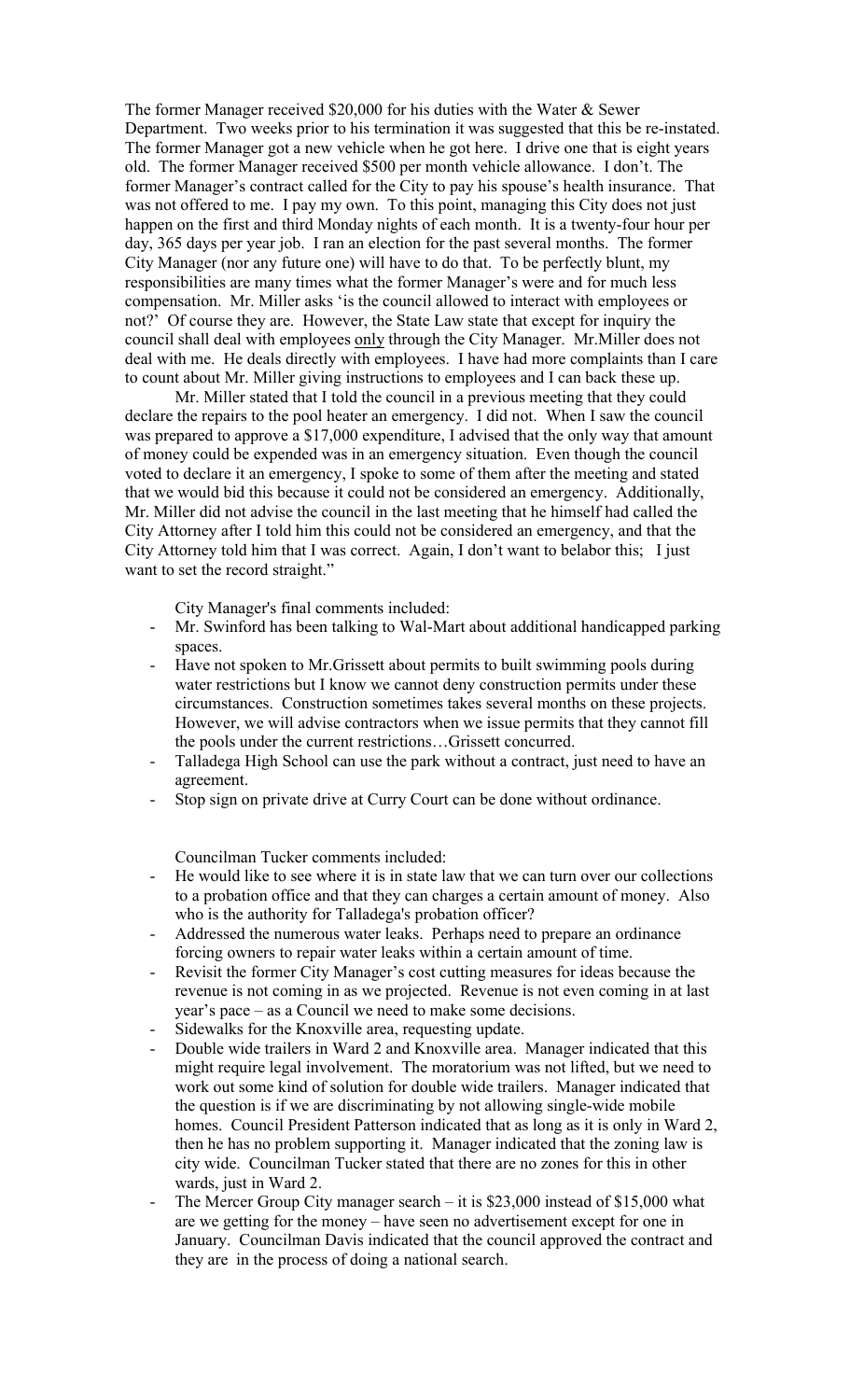- Councilman Patterson requested that Councilman Davis give the council an update. Councilman Grissett also requested documentation on the advertising and where and when the ads were placed.

Councilman Miller comments included:

- What is the plan for the concession stand and has it been advertised? Manager indicated that there were some legal issues in the past for allowing the Little League having the concession stands. Council President Patterson stated that at the last council meeting, Department Head Beth Martin was looking into having a third party run the concession stand. Manager indicated that in other cities the Little League runs the concession stand in order to make enough money to offset the cost of renting the field. They do it voluntarily and we are paying employees to do it. It is being looked into. Councilman Miller said this had been brought up before. This is a service by the City for the taxes that we pay. He could not see how there would be legalities. It is three weeks away from the first game of the season and, if there is no concession stand, it would be an injustice to the citizens. Councilman Miller continued by asking for a legal opinion. City Manager indicated that there was a very thick folder indicating what we can do and can not do and the attorney tells us we can not do what the previous agreement with the Little League stated.
- Have been working with Ms. Edwards of the Chamber of Commerce to start a program of giving a warm basket with information about the city to any new business that comes into Talladega. Need to have information on any new business licenses be provided to Ms. Edwards.
- As far as the payscale situation, the only complaint I had about it was that the letter from our auditor in February 2007 stated that the payscales were incorrect and the highest number were in the Water Department and there were others. My point is we have employees who complained that it was not discussed with them before their pay was cut. It took two weeks to get it resolved in November when it could have been done back in February 2007.
- As far as the central purchasing, I did not talk to anyone about central purchasing. I have seen it before, it was recommended by the auditors. We need to seriously look at it and put it into operation before October 1, 2008.
- The City also needs to work on getting payroll back in-house. This has been discussed before, too. We need to get it going long before January 2009.
- Stated he was more upset about the memo that I got from the Manager when he had called twice on a Thursday. He realized the Manager was out of town on Friday and didn't get back til Monday, but he needed to pass the information on to someone and when he got a memo from the administrative assistant instead of a return phone call, it was upsetting.

Council President Patterson stated that every now and then things happen, and he hoped it had been therapeutic tonight, because we are not going to revisit this area again. Thanked Ms. Horn and Mr. Miller for their honesty.

Mayor York indicated that both the Talladega High School Boys and Girls Basketball team are in the regional finals on Wednesday at Jacksonville State. Council President Patterson requested that the police and fire department escort the teams out of town with some fanfare.

Council President Patterson thanked the Library Director and library staff for hosting the meeting tonight. Councilman Davis commented on facilities available for community meetings and encouraged citizens to make use of the facilities.

Council President Patterson asked Councilman Tucker for an update on Alagasco and Pastor Curry's church. Councilman Tucker called the marketing department of Alagasco and indicated that the area was to be developed around the bypass. Alagasco was to set up a meeting with the church administration.